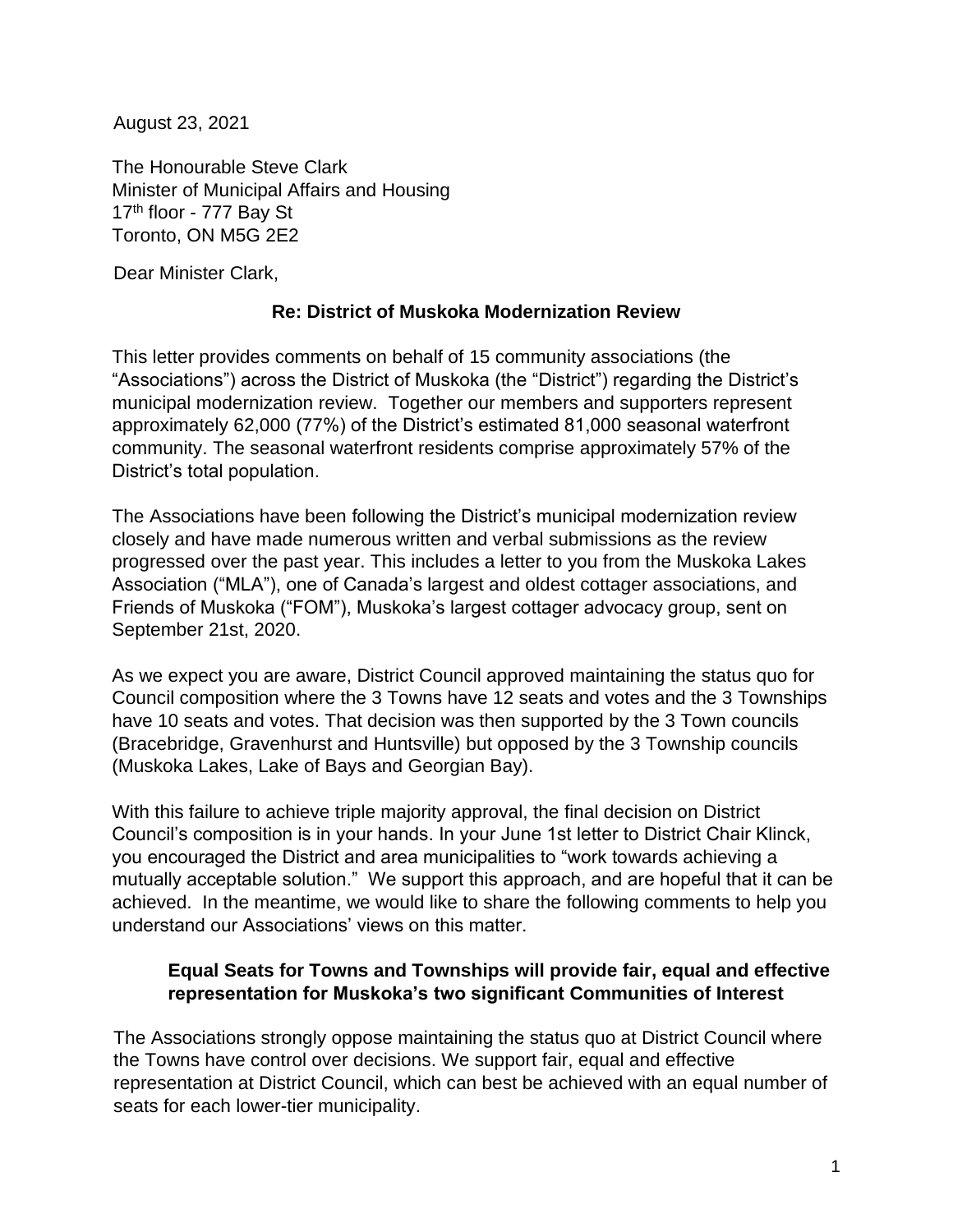The 3 Town Mayors have asserted that 'representation by population' is the sole appropriate basis for allocating seats on District Council. However, Ontario's guide for municipal councillors [\(here\)](https://www.ontario.ca/document/ontario-municipal-councillors-guide-2018/6-changes-council-composition) sets out factors for Councils to consider when reviewing their council composition, and representation by population is just one factor. The list also includes:

- geographic criteria, such as adequate representation for rural municipalities, which would otherwise be disadvantaged by a pure representation by population formula; and
- social criteria, such as regard for *communities of interest* or identity (for example, communities based around language or shared culture and history).

The principle of 'effective representation' was established in 1991 by the Supreme Court of Canada (the *Carter* decision) and has been applied in electoral boundary decisions in Ontario, including the Township of Georgian Bay's ward boundary decision in 2013 that was upheld by the Ontario Municipal Board. The Supreme Court of Canada states: "Factors like geography, community history, *community interests* and minority representation may need to be taken into account to ensure that our legislative assemblies effectively represent the diversity of our social mosaic."

In summary, the *Carter* decision provides that like-minded residents (*communities of interest*) should not be fragmented from others of a similar mindset during the creation of municipal boundaries. This fragmentation issue is significant and material with the current electoral boundaries in Gravenhurst, Bracebridge and Huntsville where the voices of waterfront residents risk being suppressed by the voices of urban residents. The town boundaries are drawn in such a way that more than 35% of town residents live on the waterfront.

There are two significant communities of interest in Muskoka: (i) urban town residents and (ii) seasonal and permanent waterfront residents. There also are rural residents who often share the same concerns as waterfront residents regarding water quality and over-development. The waterfront population comprises more than 57% of the total population. While these two significant communities of interest share many priorities, such as protecting Muskoka's natural environment, its traditions, and its heritage, they also have unique issues that pertain specifically to each group.

It is our belief that Muskoka is best served by both significant communities of interest having *effective representation* on District Council, representation that will allow the voices of both communities to be heard equally.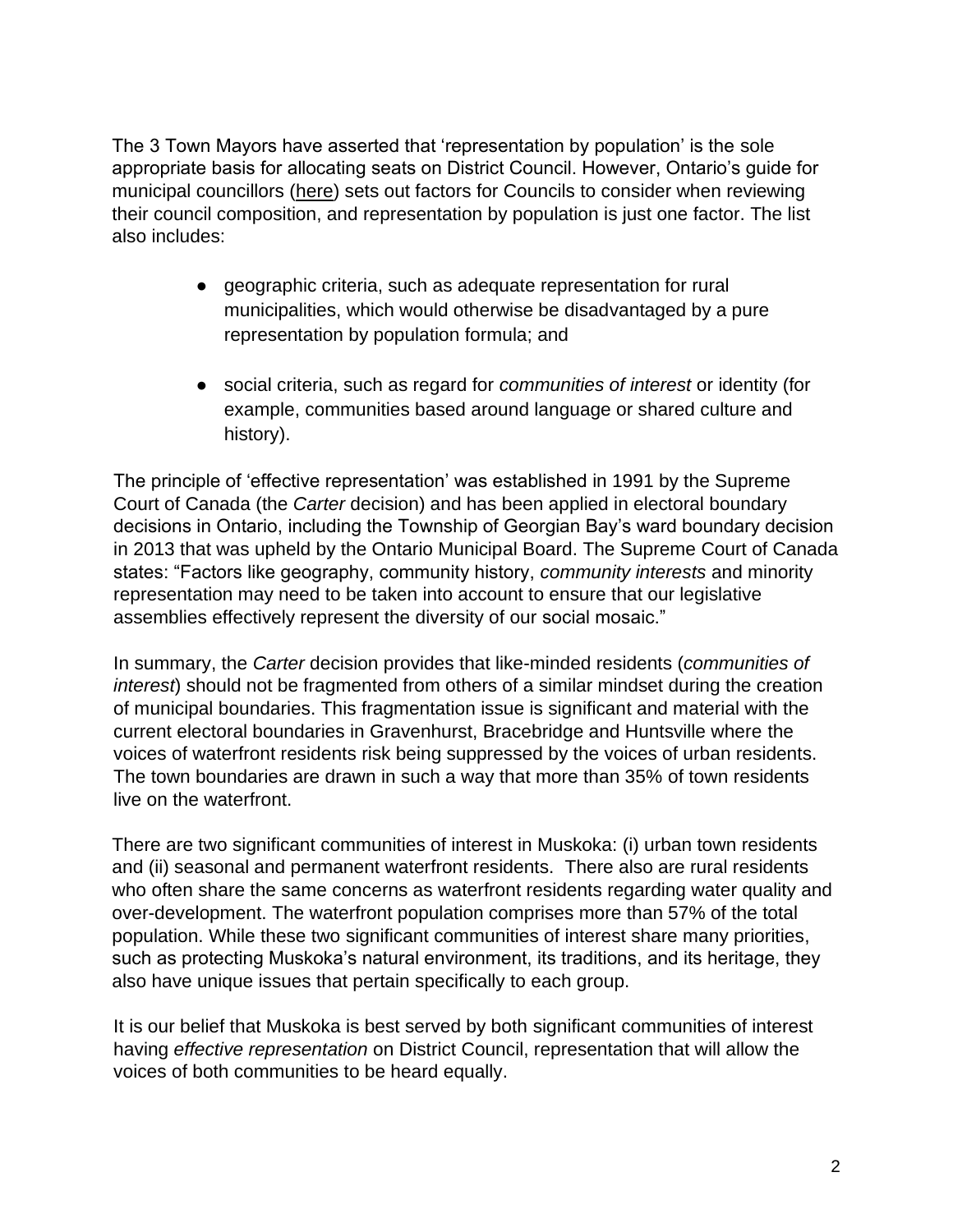For effective representation of the waterfront community of interest, we believe the 3 Townships - whose residents are predominantly on the waterfront - should have as many votes on District Council as the 3 Towns.

To assist in our understanding and District's review, we sought the views of a leading expert in municipal electoral matters, Dr. Robert Williams, who provided the attached letter dated January 14, 2021.

Dr. Williams agrees with our views on this matter, stating: "*Any modifications to the system of representation in Muskoka District should ensure that the seasonal resident majority is not treated as a minority. Any proposal to assign an equal number of seats to each lower tier municipality will provide a fair and balanced council and can serve to provide the community of interest with the largest population (seasonal) a fair voice on District Council."*

There are many regions in Ontario, such as Waterloo, Peel, York and Durham, which have rejected the use of pure representation by population in favour of providing more effective representation of key communities of interest when determining upper-tier council composition.

As noted by Township of Muskoka Lakes Mayor Harding in his letter to you dated March 26, 2021, the need for equal representation of all lower tier municipalities was a common theme in the early meetings of the District's Municipal Modernization Committee ("MMC") comprised of the District Chair and six lower tier mayors. In fact, the MMC unanimously approved equal seats for each lower tier at its meeting on January  $18<sup>th</sup>$ , 2021. It was surprising and disappointing when the 3 Town Mayors reversed course and revoked their approval of equal seats in their February 10<sup>th</sup>, 2021 letter.

# **No need to reduce Council Size, provided there are equal seats for each lower tier municipality**

Dr. Williams confirms that *"there has been no formal direction from the Province to reduce the size of municipal councils"* and that to his knowledge *"no region has yet reduced its composition under this [Municipal Act] provision."* He states, "*councils need to be large enough to ensure that all of the community's interests are represented on council*."

In the absence of any formal direction from the Province, our Associations see no need to reduce the size of District Council since the 22 members, plus the Chair, do not appear to have excess capacity and are operating efficiently. However, we recognize that in order to provide equal seats for each lower tier municipality it will be necessary to change Council's size to a number divisible by 6, plus the Chair.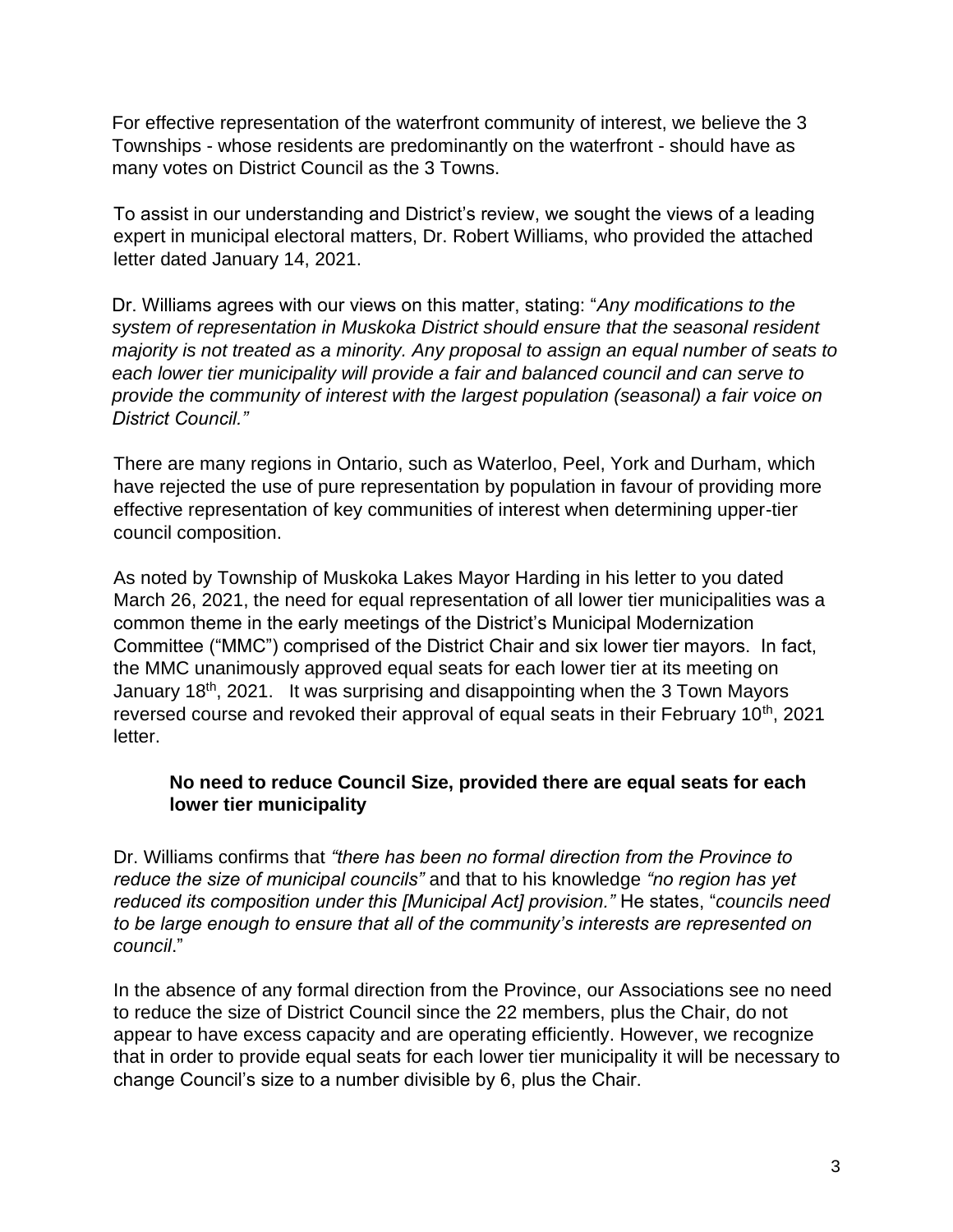When the MMC proposed to reduce District Council from 22 to 18 seats, plus the Chair, we indicated our support provided there were 3 seats for each lower tier municipality. That would allow for appropriate representation - the Mayor and 2 Councillors - from each of the six lower tiers.

Having at least 3 District Council members from the Township of Georgian Bay is essential to effective representation of this community: having fewer would silence the voice of the Georgian Bay coastal residents which they finally gained during their 2013 ward boundary review.

The Associations believe that a reduction to 12 councillors is too great. In fact, Dr. Williams states: "*In my view, a District Council of 12 seriously compromises the ability of significant communities of interest having a voice and being heard."*

# **No Weighted Voting**

The Associations are fundamentally opposed to weighted voting being introduced at District Council. We do not believe that any one Councillor should have greater voting rights than another. That will only serve to create an unbalanced dynamic on Council and risks devaluing and discouraging Councillors whose votes carry less weight.

Although a number of Ontario's County governments have weighted voting, Regional Governments similar to the District of Muskoka, with both rural and urban centres, do not. Dr. Williams confirms that "*no other regional government in Ontario uses weighted voting in reaching decisions on its Council.*" Even though Councillors in Regions such as Waterloo, York and Peel have vastly different numbers of constituents per Councillor, they have adopted the one Councillor, one vote model.

Dr. Williams warns that "*weighted voting may give excessive influence to a minority of individual councillors with "extra" votes who together may not represent the largest community of interest in the District."* He states: "*In my view, having more voices and clear accountability (one Councillor, one vote) is preferable to reducing the actual number of representatives in the interests of making decision-making by Council more 'efficient.' "*

# **Decisions by Majority Vote**

The Associations believe that District Council decisions should be made by majority vote which is widely accepted as being simple and fair. We believe it is preferable to a tie breaking vote by the District Chair since majority voting will lead to discussion and compromise to resolve issues of importance for the District.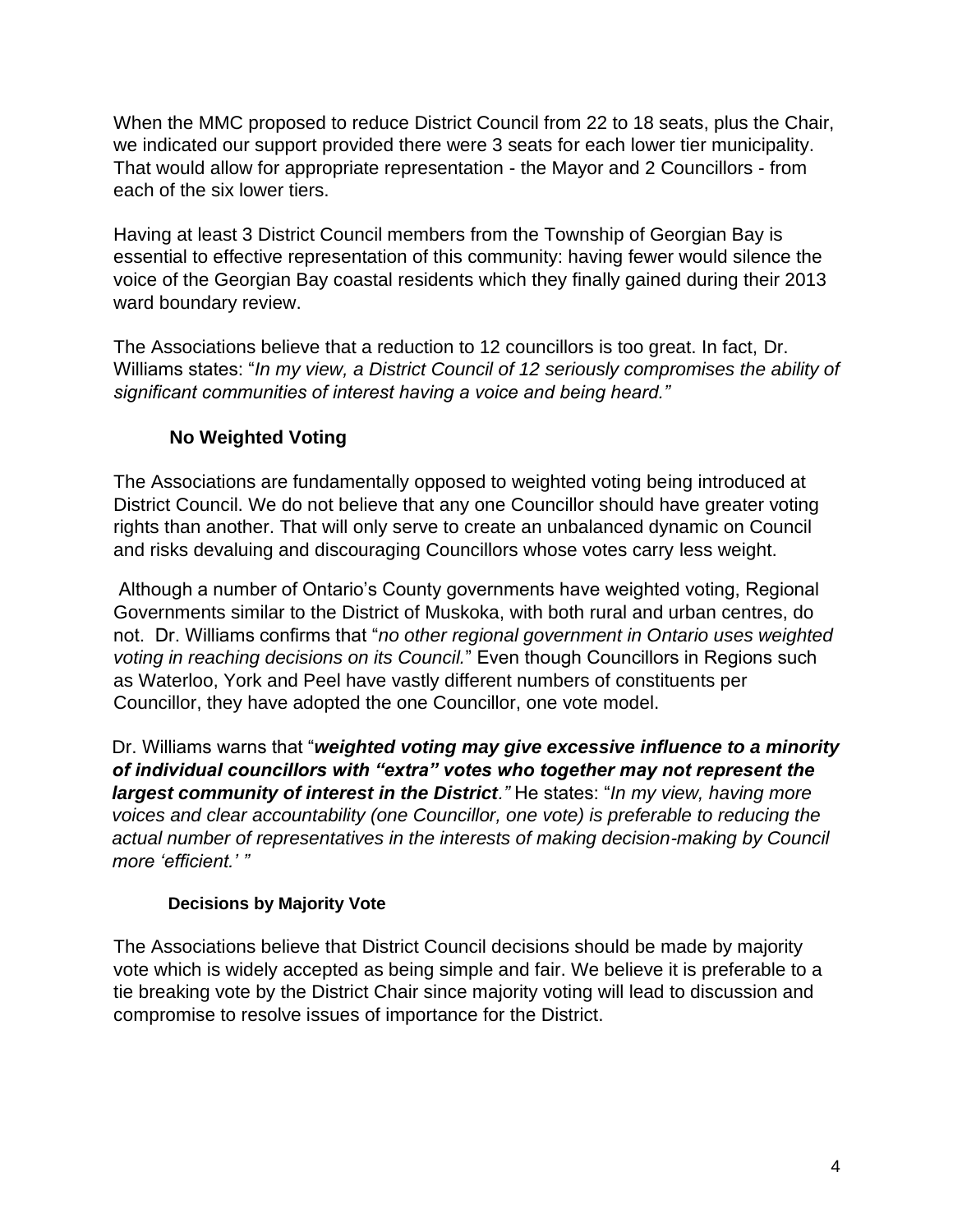### **District Chair appointed by Council**

The Associations support the District Chair continuing to be appointed by Council and not directly elected by voters. This is consistent with how other heads of government are selected and is recommended by Dr. Williams. He states: *"a District-wide election would make it expensive and logistically challenging to provide the residents the information they need to make an informed vote. In my opinion, the District Chair should be appointed by Council as at present and not directly elected by voters."* 

### **Seasonal Residents should be weighted at 100% for Council Representation**

The Associations strongly believe that seasonal residents should be weighted at 100% for the purpose of representation on District Council. As explained in the September 2020 letter to you from the MLA and FOM, the original rationale in the late 1960s for weighting the seasonal population at 50% was that seasonal residents were only in Muskoka for a portion of the year. This is no longer the case since seasonal residents now spend extended periods of time in Muskoka and have become actively involved in the community through both volunteer and elected roles.

Of note, District Council has approved the 100% weighting of seasonal residents, and we urge you to incorporate this into your decision regarding District Council composition.

# **A complete and accurate Seasonal Resident Count should be required**

The population of the District is estimated at 81,000 seasonal residents and 60,000 permanent residents. As the federal census does not count seasonal residents, the District is lacking an accurate count of the majority of its population which the Associations believe is essential for making policy decisions and determining appropriate council representation.

It is the view of the Associations that a complete and accurate count of seasonal residents should be required, such as a seasonal resident census. An accurate count is important not just for electoral representation, but also for use in general government operations and policy decisions. This count should include all taxpayers regardless of voter eligibility or nationality.

In the absence of a seasonal resident census, official information such as the District's Second Home Study and MPAC are the most plausible sources of population data to establish electoral representation.

The Environics study undertaken by the District to count the number of seasonal residents based on cell phone data is flawed and does not provide a reliable count.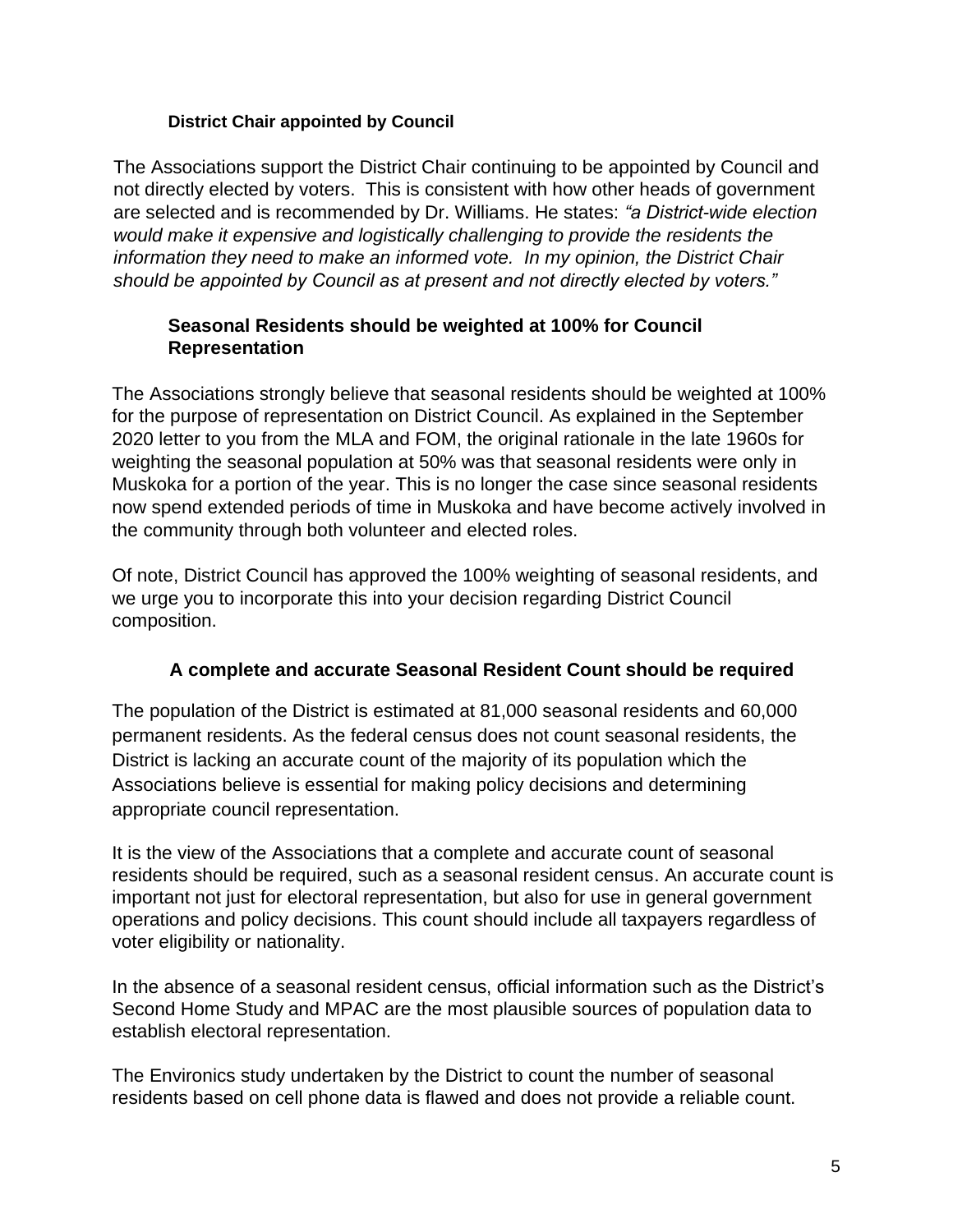We have identified issues with the results that have not been corrected and we continue to object to the lack of inclusion of non-Canadian residents.

Comments provided in our Dec 3rd letter to the MMC on the Environics cell phone study (attached) were reviewed and responded to by Environics. They acknowledged our concern that American and other international property owners were excluded from the count and that some short-term rental tenants may have been included as seasonal residents. However, their response did not address the significant discrepancy between their results and those of previous studies: Environics estimates the seasonal populations of the towns to be 45% higher than in previous studies, and that of the townships to be 13% lower than in previous studies, despite growth in the number of seasonal residences. Such a result seems sufficiently improbable that it merits further investigation before relying on Environics' numbers. It seems quite possible that significant double counting of permanent residents in those municipalities may have occurred (i.e. counting individuals as both permanent and seasonal residents).

While we acknowledge that the data will never be perfect, it needs to be sufficiently robust that there is confidence in its reliability. The Associations cannot accept results that do not include all seasonal residents, regardless of their country of origin. As such we believe the Environics study should not be adopted or endorsed.

Dr. Williams concurs and notes: "*The District Staff report from November 4, 2020 … includes five limitations to the Environics methodology that are, in my opinion, so transparently overwhelming that the tool has little credibility in this context and the data are highly suspect."*

He concludes: "*The District already has a long-standing technique to capture supplementary demographic information (the Second Home Study) and has routinely used the data for official purposes (such as making policy decisions). If its reliability is being questioned in this review, the District should address whatever it believes those shortcomings rather than relying on the results of a questionable tool for estimating the population as a foundation for building the District's key democratic decision-making structure. In cases where an Ontario Municipal Board ruling addressed the population data used to establish electoral representation, official local and external information (such as that generated by MPAC or the equivalent of the Muskoka Second Home Study)*  have been held to be the most plausible sources. In my opinion, tracing the location of *cell phones falls a long way from those standards."*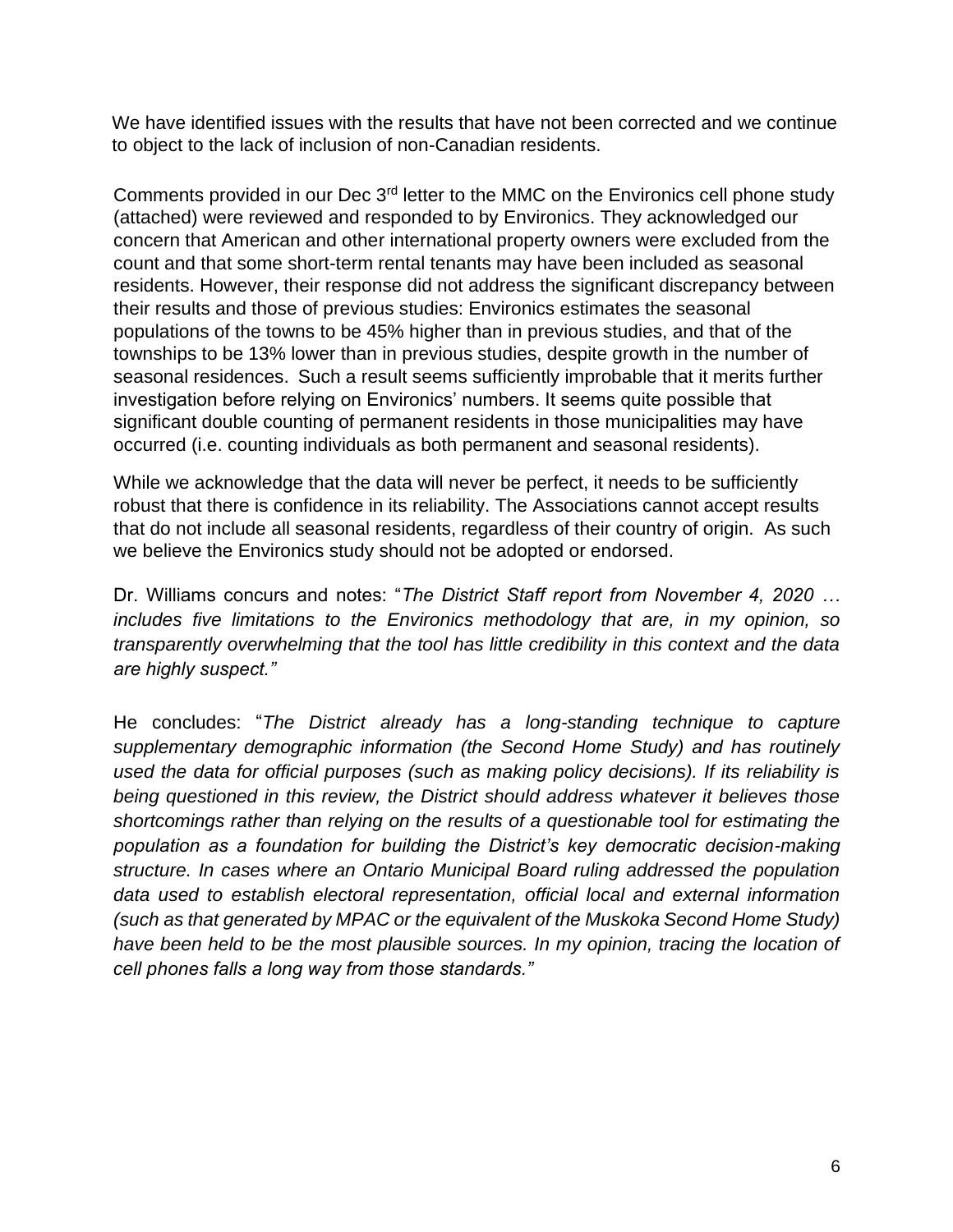#### **Summary**

The two significant communities of interest in Muskoka are partners and mutually reliant on one another in this incredible region. It is the belief of the Associations that the future of Muskoka is best served by a model of fair, equal and effective representation at District Council, and that this can best be achieved by an equal number of seats and equal voting rights for every lower tier municipality. No one councillor's vote should have greater weight than another's.

There will always be issues that divide Council or benefit one area over another, but if District Council is to achieve its mission of *"Working together through sound governance to manage the legacy of a healthy Muskoka by protecting the natural environment, driving a vibrant economy and enhancing the inclusiveness of our caring community",* this can only be achieved by an equal number of seats on Council for the towns and townships and one vote for each Council member.

Respectfully submitted,

Laurie Thorsa

Laurie Thomson Susan Eplett

Gilerbley

Rupert Kindersley New York 1997 Wendy Gibson Executive Director, Georgian Bay Association President, Lake of Bays Association

len Mcden

Ian McClennan **Bill** Cooper President, Clear Lake Property Owners Association President, Honey Harbour Association

Made Seaccow

Mark Scarrow Lewis Reis President, Leonard Lake Stakeholders Association President, Madawaska Club at Go Home

President, Friends of Muskoka Vice-President, Muskoka Lakes Association

Association

f Cor

fur là

Bay